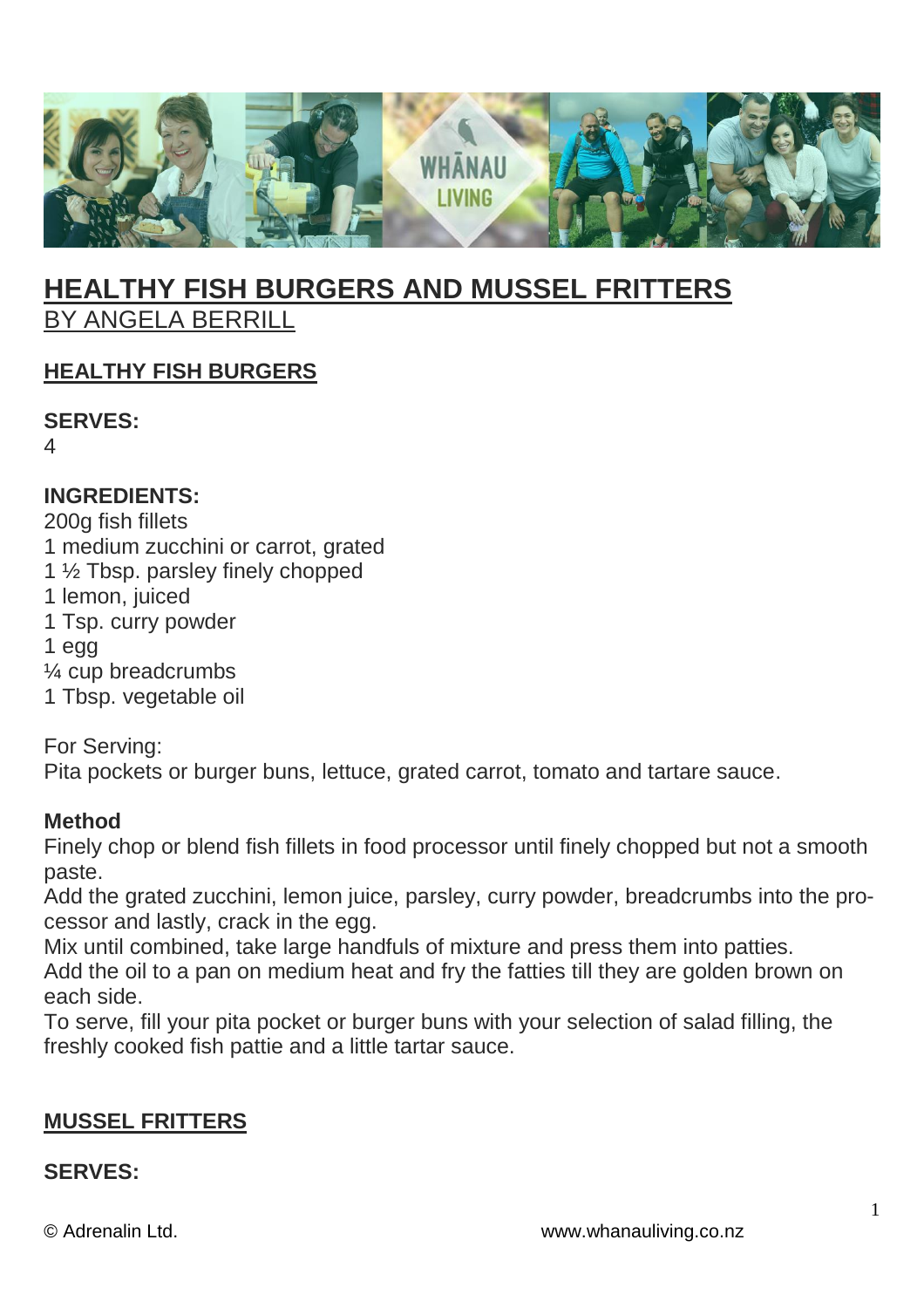

4

## **INGREDIENTS:**

350g mussel meat 2 spring onions finely chopped ½ cup parsley finely chopped 4 eggs 2 cups wholemeal flour 2 Tbsp. baking power ½ cup low fat yoghurt ¾ cup milk 1 Tbsp. olive oil Lemon juice

#### **Method**

In a medium pot with a little water on the bottom steam the mussels to par cook them until they open, drain and leave to the side to cool slightly.

In a mixing bowl add spring onions, parsley crack in all four eggs and sieve in the wholemeal flour and baking powder.

When the mussels have cooled enough to handle, remove them from their shells and chop finely then add into the mixing bowl and stir till combined ( be careful not to over stir as this will make the batter tough)

Add the oil to a large pan on medium heat and cook spoonful's of mixture till golden brown on each side.

Squeeze over fresh lemon and serve with a side of fresh salad

## **FURTHER LINKS**

<https://www.facebook.com/PrideCateringNZ>

[http://www.eatmylunch.nz](http://www.eatmylunch.nz/)